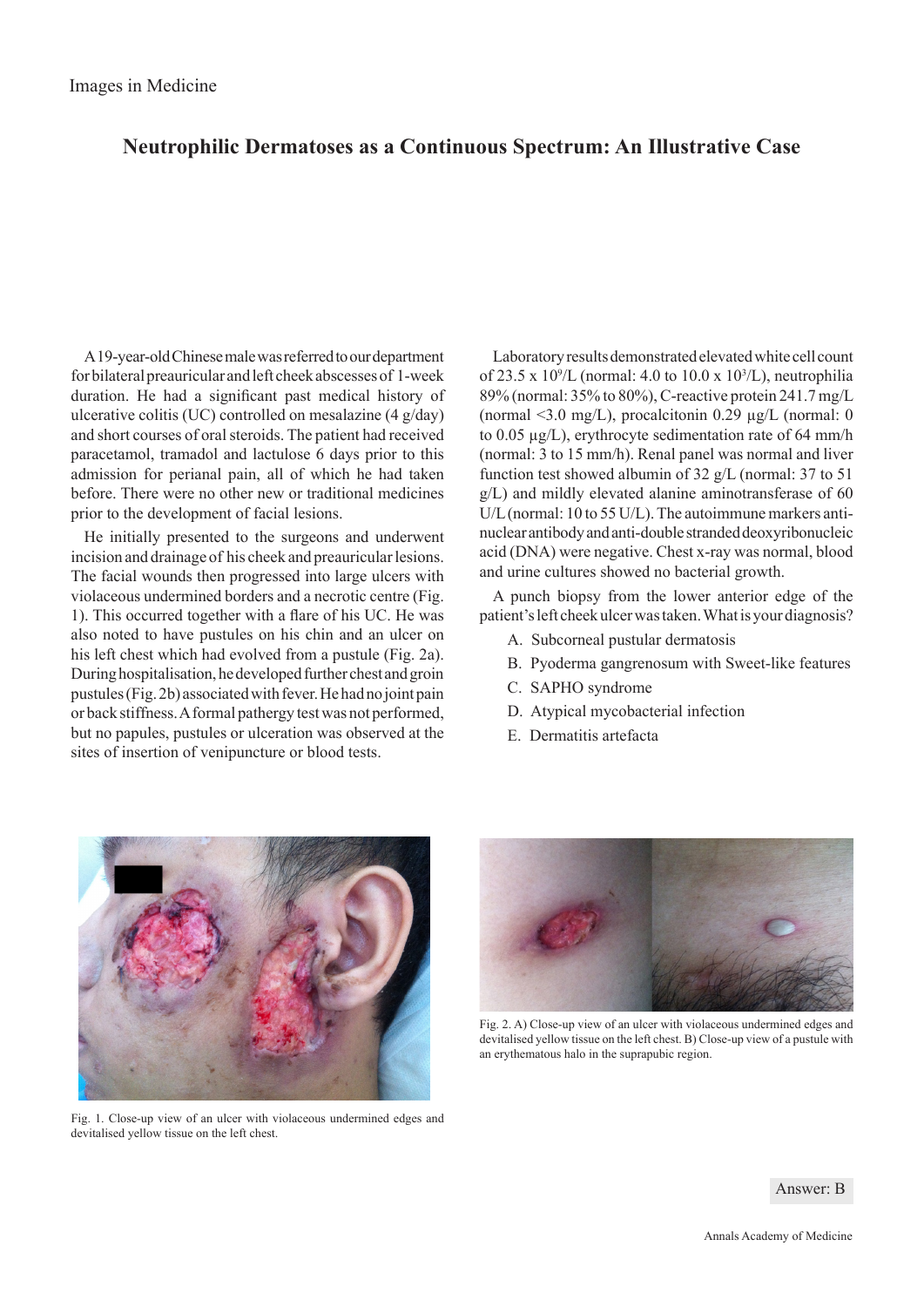## **Discussion**

A 3 mm punch biopsy from the left cheek ulcer edge was obtained for haematoxylin and eosin (H&E) staining as well as for culture. Microbial and fungal culture were negative. Histopathology showed neutrophilic suppurative inflammation with vasculitis (Fig. 3). The epidermis was acanthotic and traversed by neutrophils and lymphocytes with aggregation of neutrophils in the stratum corneum. The dermis and subcutaneous fat was replaced by suppurative and necrotising inflammation. There was accompanying tissue lysis and abscess formation, mixed inflammatory exudation, fat necrosis and small vessel vasculitis which were felt to be secondary to the intense suppurative inflammation. There was no dermal papillary oedema.

Our patient was given empirical intravenous antibiotics in view of the fever and raised inflammatory markers. On day 5 of admission, he was commenced on oral prednisolone 40 mg daily (0.5 mg/kg) and discharged on a tailing regime. By the sixth day after commencement of prednisolone, the patient's chest and groin pustules had improved significantly. One month after being discharged, he was started on infliximab. Two months after first presenting with multiple facial lesions, the patient's facial ulcers had healed with hypertrophic scars and his chest and groin pustules had completely resolved, leaving hyperpigmented macules.

Neutrophilic dermatoses are a group of cutaneous conditions believed to be caused by an underlying neutrophil-mediated process in the absence of any infective process. They typically exhibit a dense infiltrate of normal polymorphonuclear leukocytes on histopathology.



Fig. 3. Histopathology showing dense neutrophilic infiltration in the dermis and subcutis with small vessel vasculitis (original H&E magnification 200x).

The scope of neutrophilic dermatoses, first described by Caughman et al<sup>1</sup> in 1983, has been expanded to include pyoderma gangrenosum (PG), Sweet's syndrome, erythema elevatum diutinum, and subcorneal pustular dermatosis.

Clinical differences between subtypes of neutrophilic dermatoses may be attributed to differences in the intensity and extent of inflammatory response and may represent 2 different points on a spectrum. There are several reports in the literature of PG associated with Sweet's syndrome, and multiple forms of neutrophilic dermatoses existing in the same patient.

Two case reports, in particular, highlight the difficulty in distinguishing PG from Sweet's syndrome. In the first case, reported as PG in a patient with myelofibrosis, the authors received a correspondence by Sherertz contesting the diagnosis to be Sweet's syndrome. In the second case of a patient reported to have Sweet's syndrome on a background of ulcerative colitis, correspondence to the authors contested the diagnosis as bullous PG.2

In UC specifically, there have been several case reports of multiple forms of neutrophilic dermatoses occurring in the same patient, commonly that of PG and Sweet's syndrome. Salmon et al described a patient who presented with concurrent lesions of Sweet's syndrome and PG;<sup>3</sup> while Benton et al reported a patient who presented with PG initially, and 9 months later, developed Sweet's syndrome.<sup>4</sup>

Our patient described in this report had an eruption of pustules with a course correlating to the severity of his bowel disease. Coinciding with the flare of UC, one of the pustules eventually progressed to ulcerate, forming a tender ulcer with violaceous and undermined border, typical of PG. The pustules quickly subsided with systemic corticosteroids. This is similar to the pustular variant of PG reported in the patients described by O'Loughlin and Perry.<sup>5</sup> Pustular eruptions have been reported in UC and range from 1% to 6%. Many of these case reports describe lesions which share overlapping features between PG and Sweet's syndrome.

Interestingly in our patient, the lesions showed a predilection for the face and upper trunk, a feature of Sweet's syndrome. Although our patient fulfilled the diagnostic criteria for Sweet's syndrome (fever with leucocytosis and raised ESR, marked improvement with systemic steroids and histopathology showing inflammation composed mainly of neutrophils without primary vasculitis), the clinical feature of rapid progressive ulcers were not classical of Sweet's syndrome.

The exact pathogenesis of neutrophilic dermatoses is still unknown. Many cytokines and granulocyte colonystimulating factor (GCSF) have been implicated in both Sweet's syndrome and  $PG<sub>2</sub>$ <sup>6</sup> in addition to granulocyte